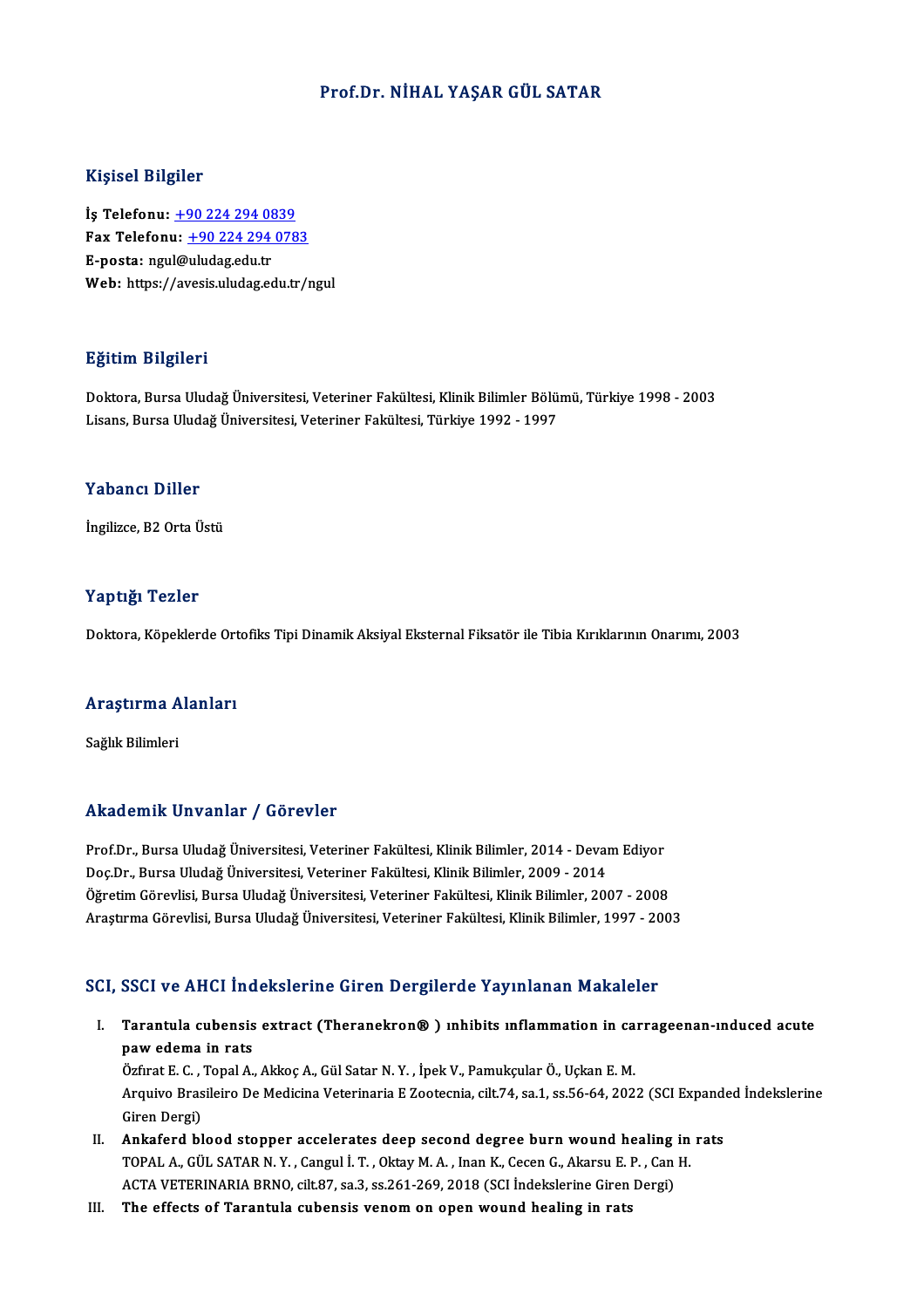Satar N.Y., Cangul İ.T., Topal A., Kurt H., Ipek V., Onel G. I.

JOURNALOFWOUNDCARE, cilt.26, sa.2, ss.66-71,2017 (SCI İndekslerineGirenDergi)

Satar N. Y. , Cangul İ. T. , Topal A., Kurt H., Ipek V., Onel G. I.<br>JOURNAL OF WOUND CARE, cilt.26, sa.2, ss.66-71, 2017 (SCI İndekslerine Giren Dergi)<br>IV. In vivo systemic chlorogenic acid therapy under diabetic condition JOURNAL OF WOUND CARE, cilt.26, sa<br>In vivo systemic chlorogenic acid<br>cytotoxicity/genotoxicity profile<br>Pegdee D. Fter B. C. Cul Z. Zivenek In vivo systemic chlorogenic acid therapy under diabetic conditions: Wound healing effects and<br>cytotoxicity/genotoxicity profile<br>Bagdas D., Etoz B. C. , Gul Z., Ziyanok Demirtaş S., Inan S., Turacozen O., Gül Satar N. Y. ,

cy<br>Ba<br>al. Bagdas D., Etoz B. C. , Gul Z., Ziyanok Demirtaş S., Inan S., Turacozen O., Gül Satar N. Y. , Topal A., Çinkılıç N., Taş S., et<br>al.

FOOD AND CHEMICAL TOXICOLOGY, cilt.81, ss.54-61, 2015 (SCI Indekslerine Giren Dergi)

V. Interval between injection of contrast material and positive contrast cheliography affects accurate diagnosis of diaphragmatic hernia

Sen I. A., Akgul M. B., GÜL SATAR N. Y., TOPAL A.

ACTAVETERINARIABRNO, cilt.84, sa.2, ss.173-179,2015 (SCI İndekslerineGirenDergi)

VI. Pharmacologic overviewof systemic chlorogenic acid therapy on experimentalwound healing ACTA VETERINARIA BRNO, cilt.84, sa.2, ss.173-179, 2015 (SCI İndekslerine Giren Dergi)<br><mark>Pharmacologic overview of systemic chlorogenic acid therapy on experimental wound healing</mark><br>Bagdas D., GÜL SATAR N. Y. , TOPAL A., TAŞ S P<mark>harmacolo</mark><br>Bagdas D., G<br>Inan S., et al.<br>NAUNVN SCI Bagdas D., GÜL SATAR N. Y. , TOPAL A., TAŞ S., ÖZYİĞİT M. Ö. , ÇİNKILIÇ N., Gul Z., Etoz B. C. , ZİYANOK DEMİRTAŞ :<br>Inan S., et al.<br>NAUNYN-SCHMIEDEBERGS ARCHIVES OF PHARMACOLOGY, cilt.387, sa.11, ss.1101-1116, 2014 (SCI İn

Inan S., et al.<br>NAUNYN-SCHMIEDEBERGS ARCHIVES OF PHARMACOLOGY, cilt.387, sa.11, ss.1101-1116, 2014 (SCI İndekslerine<br>Giren Dergi) NAUNYN-SCHMIEDEBERGS ARCHIVES OF PHARMACOLOGY, cilt.387, sa.11, ss.1101-1116, 2014 (SCI İ<br>Giren Dergi)<br>VII. Effect of the P2Y(12) antagonist ticagrelor on neointimal hyperplasia in a rabbit carotid<br>anostomogis model

Giren Dergi)<br>Effect of the P2Y(1)<br>anastomosis model<br>Surer S. Tektes E. Av. Effect of the P2Y(12) antagonist ticagrelor on neointimal hyperplasia in a rabbit carotid<br>anastomosis model<br>Surer S., Toktas F., Ay D., Eris C., Yavuz S., Turk T., Vural A. H. , Goncu M. T. , GÜL SATAR N. Y. , YALÇINKAYA Ü

anastomosis model<br>Surer S., Toktas F., Ay D., Eris C., Yavuz S., Turk T., Vural A. H. , Goncu M. T. , GÜL SATAR N. Y. , YALÇINKAYA Ü.<br>INTERACTIVE CARDIOVASCULAR AND THORACIC SURGERY, cilt.19, sa.2, ss.198-204, 2014 (SCI İn Surer S<br>INTERA<br>Dergi)<br>Effects INTERACTIVE CARDIOVASCULAR AND THORACIC SURGERY, cilt.19, sa.2, ss.198-204, 2014 (SCI İndekslerine Gire<br>Dergi)<br>VIII. Effects of Ankaferd Blood Stopper (ABS) and Topical Tripeptide Copper Complex (TCC) on Wound<br>Healing in P

## Dergi)<br>VIII. Effects of Ankaferd Blood Stopper (ABS) and Topical Tripeptide Copper Complex (TCC) on Wound<br>Healing in Rats: An Experimental Study Effects of Ankaferd Blood Stopper (ABS) and Topical Tripept<br>Healing in Rats: An Experimental Study<br>GÜL SATAR N.Y., Cangul İ.T., TOPAL A., Oktay A., Inan K., Akgul M. B.<br>KARKAS UNIVERSITESI VETERINER FAKIH TESI DERCISI cilt

Healing in Rats: An Experimental Study<br>GÜL SATAR N. Y. , Cangul İ. T. , TOPAL A., Oktay A., Inan K., Akgul M. B.<br>KAFKAS UNIVERSITESI VETERINER FAKULTESI DERGISI, cilt.20, sa.4, ss.545-551, 2014 (SCI İndekslerine Giren<br>Derg GÜL SA<br>KAFKA<br>Dergi)<br>Evalua KAFKAS UNIVERSITESI VETERINER FAKULTESI DERGISI, cilt.20, sa.4, ss.545-551, 2014 (SCI İndeksle<br>Dergi)<br>IX. Evaluation of the hemostatic and histopathological effects of Ankaferd Blood Stopper in<br>Ally avanimental liver injur

# Dergi)<br>IX. Evaluation of the hemostatic and histopathological effects of Ankaferd Blood Stopper in<br>experimental liver injury in rats experimental liver injury in rats<br>GÜL SATAR N. Y. , AKKOÇ A., Oktay A., TOPAL A., Inan K.<br>BLOOD COAGULATION & FIBRINOLYSIS, cilt.24, sa.5, ss.518-524, 2013 (SCI İndekslerine Giren Dergi)<br>Comparison of the Effects of Bitter

GÜL SATAR N.Y., AKKOÇ A., Oktay A., TOPAL A., Inan K.

GÜL SATAR N. Y. , AKKOÇ A., Oktay A., TOPAL A., Inan K.<br>BLOOD COAGULATION & FIBRINOLYSIS, cilt.24, sa.5, ss.518-524, 2013 (SCI İndekslerine Giren Dergi)<br>X. Comparison of the Effects of Bitter Melon (Momordica charantia) an BLOOD COAGULATION & FIBRINOLYSIS, cilt.24, sa.5, so<br>Comparison of the Effects of Bitter Melon (Mom<br>Extracts on Healing of Open Wounds in Rabbits<br>C<sup>ill SATAR N.V.</sub> TORAL A. Vanil: K. Oltay A. Batmar</sup> Comparison of the Effects of Bitter Melon (Momordica checktracts on Healing of Open Wounds in Rabbits<br>GÜL SATAR N.Y., TOPAL A., Yanik K., Oktay A., Batmaz E., Inan K.<br>KAEKAS UNIVERSITESI VETERINER FAKULTESI DERCISI cik 19

Extracts on Healing of Open Wounds in Rabbits<br>GÜL SATAR N. Y. , TOPAL A., Yanik K., Oktay A., Batmaz E., Inan K.<br>KAFKAS UNIVERSITESI VETERINER FAKULTESI DERGISI, cilt.19, 2013 (SCI İndekslerine Giren Dergi)

XI. Malignant giant-cel tumor of bone with lymph node involvement in a cat KAFKAS UNIVERSITESI VETERINER FAKULTESI DERGISI, cilt.19, 2013 (SCI İndekslerine Giren Dergi)<br>Malignant giant-cell tumor of bone with lymph node involvement in a cat<br>AKKOÇ A., SÖNMEZ G., Yanik K., ALASONYALILAR DEMİRER A., TURKISH JOURNAL OF VETERINARY & ANIMAL SCIENCES, cilt.35, sa.5, ss.369-373, 2011 (SCI İndekslerine Giren<br>Dergi) AKKOÇ<br>TURKIS<br>Dergi)<br>Effect TURKISH JOURNAL OF VETERINARY & ANIMAL SCIENCES, cilt.35, sa.5, ss.369-373, 2011 (SCI İndekslerine Gir<br>Dergi)<br>XII. Effect of Capture Method on Hematological and Serum Biochemical Values of Red Deer (Cervus<br>Alaphus) in Turk

# Dergi)<br>Effect of Capture M<br>elaphus) in Turkey<br>TOBAL A CÜL SATAR Effect of Capture Method on Her<br>elaphus) in Turkey<br>TOPAL A., GÜL SATAR N.Y. , Yanik K.<br>JOUPNAL OF ANIMAL AND VETERIN

elaphus) in Turkey<br>TOPAL A., GÜL SATAR N. Y. , Yanik K.<br>JOURNAL OF ANIMAL AND VETERINARY ADVANCES, cilt.9, sa.8, ss.1227-1231, 2010 (SCI İndekslerine Giren<br>Persî) TOPAL A., GÜL SATAR N. Y. , Yanik K.<br>JOURNAL OF ANIMAL AND VETERIN.<br>Dergi) JOURNAL OF ANIMAL AND VETERINARY ADVANCES, cilt.9, sa.8, ss.1227-1231, 2010 (SCI Indekslerine Gir<br>Dergi)<br>XIII. THE EFFECTS OF HUMAN AMNIOTIC MEMBRANE AND PERIOSTEAL AUTOGRAFT ON TENDON<br>HEALING: EVPERIMENTAL STUDY IN BARRIT

## Dergi)<br>THE EFFECTS OF HUMAN AMNIOTIC MEMBRAN<br>HEALING: EXPERIMENTAL STUDY IN RABBITS<br>Orbeluk S. Orkan V. Orturk A. Gul N. V., Ordemin B. I THE EFFECTS OF HUMAN AMNIOTIC MEMBRANE AND PE<br>HEALING: EXPERIMENTAL STUDY IN RABBITS<br>Ozboluk S., Ozkan Y., Ozturk A., Gul N.Y. , Ozdemir R.M. , Yanik K.<br>JOUPMAL OF HAND SUBCERY FUBOREAN VOLUME 82 4, 82 362 HEALING: EXPERIMENTAL STUDY IN RABBITS<br>Ozboluk S., Ozkan Y., Ozturk A., Gul N. Y. , Ozdemir R. M. , Yanik K.<br>JOURNAL OF HAND SURGERY-EUROPEAN VOLUME, sa.4, ss.262-268, 2010 (SCI İndekslerine Giren Dergi)<br>Croyuth of Stanbyl Ozboluk S., Ozkan Y., Ozturk A., Gul N. Y. , Ozdemir R. M. , Yanik K.<br>JOURNAL OF HAND SURGERY-EUROPEAN VOLUME, sa.4, ss.262-268, 2010 (SCI İndekslerine Giren Dergi)<br>XIV. Growth of Staphylococcus aureus, Candida albicans, E

### JOURNAL OF HAND SURGERY-EUROPEAN VOLUME, sa.4, ss.262-268, 20<br>Growth of Staphylococcus aureus, Candida albicans, Escherichi<br>in Propofol, Thiopental and a 1:1 Propofol-Thiopental Mixture<br>TOPAL A, BU CIN H, ÖZAKING Godilagu: Growth of Staphylococcus aureus, Candida albicans, Es<br>in Propofol, Thiopental and a 1:1 Propofol-Thiopental I<br>TOPAL A., BİLGİN H., ÖZAKIN C., Gedikoglu S., GÜL SATAR N. Y.<br>JOUPNAL OF ANIMAL AND VETERINARY ADVANCES. SÜL 9.3 in Propofol, Thiopental and a 1:1 Propofol-Thiopental Mixture<br>TOPAL A., BİLGİN H., ÖZAKIN C., Gedikoglu S., GÜL SATAR N. Y.<br>JOURNAL OF ANIMAL AND VETERINARY ADVANCES, cilt.9, sa.10, ss.1432-1435, 2010 (SCI İndekslerine Gir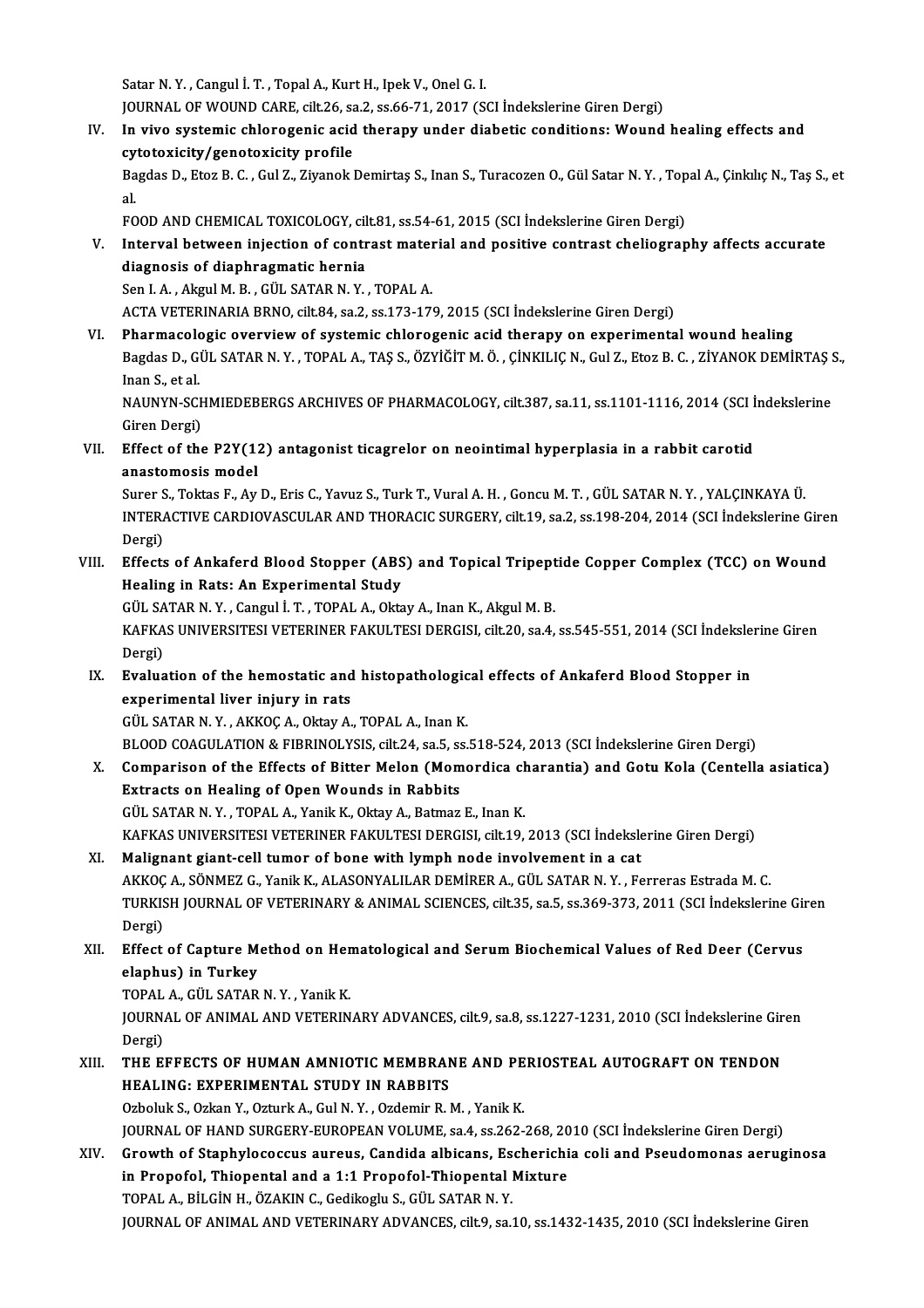|                 | Dergi)                                                                                                                                                      |
|-----------------|-------------------------------------------------------------------------------------------------------------------------------------------------------------|
| XV.<br>XVI.     | Intracoronary Shunt Versus Bulldog Clamp in Off-Pump Bypass Surgery. Endothelial Trauma: Shunt                                                              |
|                 | Versus Clamp<br>Vural A. H., Yalcinkaya S., Tuerk T., Yuemuen G., Guel N. Y., YALÇINKAYA Ü., Kaya M., Oezyazicioglu A.                                      |
|                 | JOURNAL OF SURGICAL RESEARCH, cilt.150, sa.2, ss.261-265, 2008 (SCI Indekslerine Giren Dergi)                                                               |
|                 | The effects of topical tripeptide copper complex and helium-neon laser on wound healing in rabbits                                                          |
|                 | GÜL SATAR N.Y., TOPAL A., Cangul T., Yanik K.                                                                                                               |
|                 | VETERINARY DERMATOLOGY, cilt.19, sa.1, ss.7-14, 2008 (SCI İndekslerine Giren Dergi)                                                                         |
| XVII.           | Evaluation of the effects of topical tripeptide-copper complex and zinc oxide on open-wound healing                                                         |
|                 | in rabbits                                                                                                                                                  |
|                 | Cangul İ. T., Gul N. Y., Topal A., Yilmaz R.                                                                                                                |
|                 | VETERINARY DERMATOLOGY, cilt.17, sa.6, ss.417-423, 2006 (SCI Indekslerine Giren Dergi)                                                                      |
| XVIII.          | Effects of dexamethasone, metoclopramide or acepromazine on emesis in cats sedated with xylazine                                                            |
|                 | hydrochloride                                                                                                                                               |
|                 | Topal A., Gul N.Y.                                                                                                                                          |
|                 | ACTA VETERINARIA BRNO, cilt.75, sa.2, ss.299-303, 2006 (SCI İndekslerine Giren Dergi)                                                                       |
| XIX.            | Treatment of bilateral Pannus with. lamellar keratectomy in a dog                                                                                           |
|                 | Gul N.Y., Kaya M., Saglik Y.                                                                                                                                |
|                 | INDIAN VETERINARY JOURNAL, cilt.83, sa.6, ss.659-660, 2006 (SCI İndekslerine Giren Dergi)                                                                   |
| XX.             | Comparison of the arterial blood gas, arterial oxyhaemoglobin saturation and end-tidal carbon                                                               |
|                 | dioxide tension during sevoflurane or isoflurane anaesthesia in rabbits                                                                                     |
|                 | Topal A., Gul N.Y.                                                                                                                                          |
|                 | IRISH VETERINARY JOURNAL, cilt.59, sa.5, ss.278-281, 2006 (SCI İndekslerine Giren Dergi)                                                                    |
| XXI.            | Management of tibial fractures with Orthofix axial external skeletal fixator in 15 dogs                                                                     |
|                 | Gul N Y, Yanik K                                                                                                                                            |
|                 | VETERINARY AND COMPARATIVE ORTHOPAEDICS AND TRAUMATOLOGY, cilt.19, sa.4, ss.228-235, 2006 (SCI                                                              |
|                 | İndekslerine Giren Dergi)                                                                                                                                   |
| XXII.<br>XXIII. | Clinical evaluation of condylar fractures of humerus and femur in dogs                                                                                      |
|                 | Yanik K., Gul N.Y., Altikardeslerilman A., Tan H., Cecen G.<br>INDIAN VETERINARY JOURNAL, cilt.82, sa.11, ss.1155-1158, 2005 (SCI Indekslerine Giren Dergi) |
|                 | Management of a monteggia fracture-luxation in a dog                                                                                                        |
|                 | Yanik K., Gul N. Y., Ilman A.                                                                                                                               |
|                 | INDIAN VETERINARY JOURNAL, cilt.82, sa.10, ss.1094-1095, 2005 (SCI İndekslerine Giren Dergi)                                                                |
| XXIV.           | Ondansetron and granisetron in the prophylaxis of nausea and emesis induced by cisplatin in dogs                                                            |
|                 | Topal A., Kaya M., Gul N.Y.                                                                                                                                 |
|                 | ACTA VETERINARIA BRNO, cilt.74, sa.1, ss.111-116, 2005 (SCI İndekslerine Giren Dergi)                                                                       |
| XXV.            | Comparison of end-tidal CO2 and arterial oxygen saturation during halothane, isoflurane or                                                                  |
|                 | sevoflurane anaesthesia in dogs                                                                                                                             |
|                 | Topal A., Gul N.Y., Gorgul O.                                                                                                                               |
|                 | INDIAN VETERINARY JOURNAL, cilt.81, sa.12, ss.1345-1347, 2004 (SCI İndekslerine Giren Dergi)                                                                |
| XXVI.           | Hepatic effects of halothane, isoflurane or sevoflurane anaesthesia in dogs                                                                                 |
|                 | Topal A., Gul N.Y., Ilcol Y., Gorgul O.                                                                                                                     |
|                 | JOURNAL OF VETERINARY MEDICINE SERIES A-PHYSIOLOGY PATHOLOGY CLINICAL MEDICINE, cilt.50, sa.10,                                                             |
|                 | ss 530-533, 2003 (SCI İndekslerine Giren Dergi)                                                                                                             |
|                 |                                                                                                                                                             |

#### Diğer Dergilerde Yayınlanan Makaleler

iğer Dergilerde Yayınlanan Makaleler<br>I. Bronchial Foreign Body (Olive Pit) in a Puppy (Yavru Bir Köpekte Bronşial Yabancı Cisim [Zeytin<br>Cekindežil) r Bergirek<br>Bronchial F<br>Çekirdeği])<br>SALCLH ÖZE Çekirdeği])<br>SALCI H., ÖZKAN H., ÖZFIRAT E. C. , ACAR H., GÜL SATAR N. Y.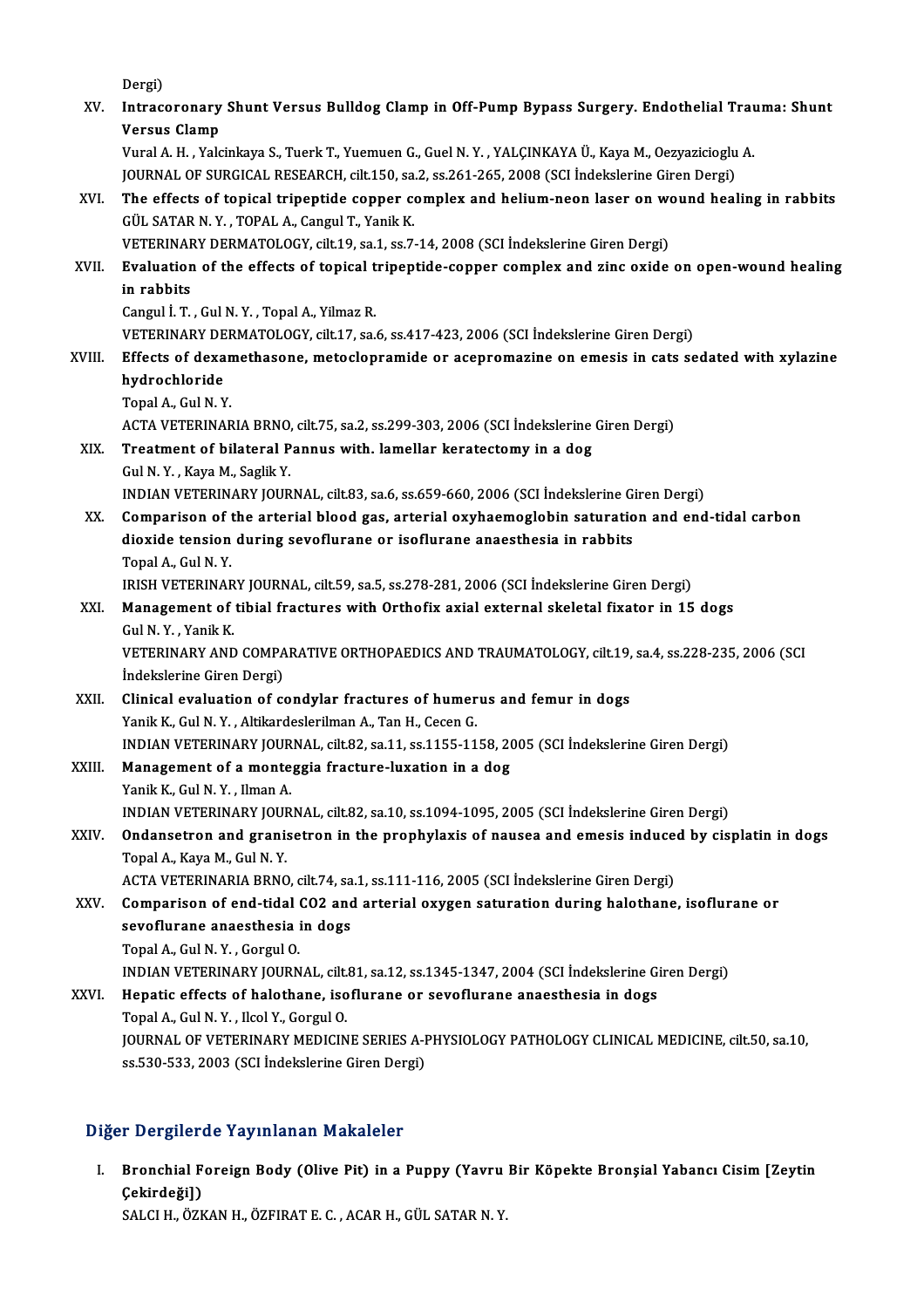Kafkas Universitesi Veteriner Fakultesi Dergisi, cilt.22, sa.1, ss.173-174, 2016 (Diğer Kurumların Hakemli Dergileri)<br>Sığırlarda digitel ve intendigitel dermetitis lende klipik tapı seğeltım ve bistenatelejik bulgular

Kafkas Universitesi Veteriner Fakultesi Dergisi, cilt.22, sa.1, ss.173-174, 2016 (Diğer Kurumların Hakemli De<br>II. Sığırlarda digital ve interdigital dermatitis lerde klinik tanı sağaltım ve histopatolojik bulgular<br>CÖRCÜLOS Kafkas Universitesi Veteriner Fakultesi Dergisi, cilt.22, sa.1, ss.173-174, 2016 (Diğer I<br>Sığırlarda digital ve interdigital dermatitis lerde klinik tanı sağaltım ve hist<br>GÖRGÜL O. S. , KAHRAMAN M. M. , ÇEÇEN G., AKKOÇ A., II. Sığırlarda digital ve interdigital dermatitis lerde klinik tanı sağaltım ve histopatolojik bulgular<br>GÖRGÜL O.S., KAHRAMAN M. M. , ÇEÇEN G., AKKOÇ A., GÜL SATAR N. Y. , SEVİMLİ A.<br>Uludag Univ J FacVet Med, 2002 (Diğer

# uludag Univ j racvet Med, 2002 (Diger Kurumların Hakemli Dergueri)<br>Hakemli Kongre / Sempozyum Bildiri Kitaplarında Yer Alan Yayınlar

- akemli Kongre / Sempozyum Bildiri Kitaplarında Yer Alan Yayınla<br>I. The effects of Tarantula cubensis venom on open wound healing in rats.<br>CÜLSATARN V. CANCÜLLT, TORALA, KURTH, İDEK V. ÖNELG, ÖZEIRATE C. SATA ROLLEY JOSIN POZIJ UM D'AUTA REUPARTEUR TOT TRUR TUJ INITI.<br>The effects of Tarantula cubensis venom on open wound healing in rats.<br>GÜL SATAR N.Y., CANGÜL İ.T., TOPAL A., KURT H., İPEK V., ÖNEL G., ÖZFIRAT E. C. The effects of Tarantula cubensis venom on open wound healing in<br>GÜL SATAR N.Y., CANGÜL İ.T., TOPAL A., KURT H., İPEK V., ÖNEL G., ÖZFIR.<br>25thFECAVAEuro Congress, St. Petersburg, Rusya, 4 - 07 Eylül 2019, ss.648<br>B. call ly GÜL SATAR N.Y., CANGÜL İ.T., TOPAL A., KURT H., İPEK V., ÖNEL G., ÖZFIRAT E. C.<br>25thFECAVAEuro Congress, St. Petersburg, Rusya, 4 - 07 Eylül 2019, ss.648<br>II. B-cell lymphoma and meibomian gland adenoma in the third eyelid
- 25thFECAVAEuro Congress, St. Petersburg, Rusya, 4 07 Eylül 20:<br>B-cell lymphoma and meibomian gland adenoma in the thi<br>İPEK V., GÜL SATAR N.Y., CANGÜL İ.T., ŞEN İ.A., BOZKURT M.F.<br>1. International Turkish Veterinary Inter 1. B-cell lymphoma and meibomian gland adenoma in the third eyelid of an Australian shepherd dog<br>IPEK V., GÜL SATAR N. Y. , CANGÜL İ. T. , ŞEN İ. A. , BOZKURT M. F.<br>1. International Turkish Veterinary Internal Medicine Con IPEK V., GÜL SATAR N. Y. , CANGÜL İ. T. , ŞEN İ. A. , BOZKURT M. F.<br>1. International Turkish Veterinary Internal Medicine Congress, Antalya, Türkiye, 10 - 13 Ekim 2017, ss.312-313<br>III. A Case Of Malignant Fibrous Histi
- İNAN S., CANGÜL İ. T., GÜL SATAR N.Y., ÇEŞME H., ÇETİN M. A Case Of Malignant Fibrous Histiocytic Sarcoma In A Budgerigar,<br>İNAN S., CANGÜL İ. T. , GÜL SATAR N. Y. , ÇEŞME H., ÇETİN M.<br>2nd International Congress On Applied Biological Sciences, 27 - 31 Mayıs 2016<br>PİR HAMSTERDA DIS INAN S., CANGÜL I. T. , GÜL SATAR N. Y. , ÇEŞME H., ÇETİN M.<br>2nd International Congress On Applied Biological Sciences, 27 - 31 Mayıs 201<br>IV. BİR HAMSTERDA DIŞ KULAK YOLUNDA GÖZLENEN KUTANÖZ HORN<br>ÖZELPAT E İDEK V. SEN İ.A.
- 2nd International Congress On Applied Biological Sciences, 27 31 Mayıs :<br>**BİR HAMSTERDA DIŞ KULAK YOLUNDA GÖZLENEN KUTANÖZ HO**<br>ÖZFIRAT E., İPEK V., ŞEN İ. A. , GÜL SATAR N. Y. , SÖNMEZ G., CANATAN U.<br>15 JU USAL VETERİNER IV. BIR HAMSTERDA DIŞ KULAK YOLUNDA GÖZLENEN KUTANÖZ HORN<br>ÖZFIRAT E., İPEK V., ŞEN İ. A. , GÜL SATAR N. Y. , SÖNMEZ G., CANATAN U.<br>15. ULUSAL VETERİNER CERRAHİ KONGRESİ, Türkiye, 11 - 14 Mayıs 2016 ÖZFIRAT E., İPEK V., ŞEN İ. A. , GÜL SATAR N. Y. , SÖNME<br>15. ULUSAL VETERİNER CERRAHİ KONGRESİ, Türkiye, 1<br>V. Bir Nil Timsahında Midede Yabancı Cisim Olgusu<br>CESME HAKPALAMASENİ A. CİHANH TURALMAT
- ÇEŞME H., AKBALA M., ŞEN İ. A. , CİHAN H., TURAL M., TOPAL A., GÜL SATAR N. Y.<br>1. Uluslararası Cerrahi Kongresi, 11 14 Mayıs 2016 Bir Nil Timsahında Midede Yabancı Cisim Olgus<br>ÇEŞME H., AKBALA M., ŞEN İ. A. , CİHAN H., TURAL M.<br>1. Uluslararası Cerrahi Kongresi, 11 - 14 Mayıs 2016<br>Pip Nil TimsAHINDA MiDEDE YABANCI CİSİM
- VI. BİR NİL TİMSAHINDA MİDEDE YABANCI CİSİM OLGUSU 1. Uluslararası Cerrahi Kongresi, 11 - 14 Mayıs 2016<br>BİR NİL TİMSAHINDA MİDEDE YABANCI CİSİM OLGUSU<br>ÇEŞME H., AKBALA M., ŞEN S. A. , CİHAN H., TURAL M., TOPAL A., GÜL SATAR N. Y.<br>15. III USAL VETERİNER GERRAHİ KONGRESİ Tür BİR NİL TİMSAHINDA MİDEDE YABANCI CİSİM OLGUSU<br>ÇEŞME H., AKBALA M., ŞEN S. A. , CİHAN H., TURAL M., TOPAL A., GÜL SATA<br>15. ULUSAL VETERİNER CERRAHİ KONGRESİ, Türkiye, 11 - 14 Mayıs 2016<br>Bir bamatarda dış kulak yalunda gözl CESME H., AKBALA M., SEN S. A., CİHAN H., TURAL M., TOPAL A.,<br>15. ULUSAL VETERİNER CERRAHİ KONGRESİ, Türkiye, 11 - 14 M<br>VII. Bir hamsterde dış kulak yolunda gözlenen kutanöz horn<br>ÖZEIRAT E.G., İREK V., SEN İ.A., CÜL SATAR
- 15. ULUSAL VETERİNER CERRAHİ KONGRESİ, Türkiye, 11 14 Mayıs 2016<br>Bir hamsterde dış kulak yolunda gözlenen kutanöz horn<br>ÖZFIRAT E. C. , İPEK V., ŞEN İ. A. , GÜL SATAR N. Y. , SÖNMEZ G., CANATAN U.<br>1. Uluslaransa Veteriner Bir hamsterde dış kulak yolunda gözlenen kutanöz horn<br>ÖZFIRAT E. C. , İPEK V., ŞEN İ. A. , GÜL SATAR N. Y. , SÖNMEZ G., CANATAN U.<br>1. Uluslararası Veteriner Cerrahi Kongresi, Erzurum, Türkiye, 11 - 14 Mayıs 2016
- ÖZFIRAT E. C. , İPEK V., ŞEN İ. A. , GÜL SATAR N. Y. , SÖNMEZ G., CANATAN U.<br>1. Uluslararası Veteriner Cerrahi Kongresi, Erzurum, Türkiye, 11 14 Mayıs 2016<br>VIII. 11 Interval between injection of contrast material and pos 1. Uluslararası Veteriner Cerrahi Kongr<br>Interval between injection of contr<br>diagnosis of diaphragmatic hernia<br>ALTUČ SEN İ. AKÇÜL B. CÜL SATAR N diagnosis of diaphragmatic hernia<br>ALTUĞ ŞEN İ., AKGÜL B., GÜL SATAR N.Y. , TOPAL A.
	-

32th World Veterinary Congress, İstanbul, Türkiye, 13 - 17 Eylül 2015, ss.44

ALTUĞ ŞEN İ., AKGÜL B., GÜL SATAR N. Y. , TOPAL A.<br>32th World Veterinary Congress, İstanbul, Türkiye, 13 - 17 Eylül 2015, ss.44<br>IX. Abdomen-toraks geçişi hizasındaki yabancı cismin endoskopik muayenesi ve operatif girişimi 32th World Veterinary Congress, İstanbul, Türkiye, 13 - 17 E<br>**Abdomen-toraks geçişi hizasındaki yabancı cismin en**<br>CANATAN U., ÇETİN M., SALCI H., TOPAL A., GÜL SATAR N. Y.<br>14 Hlusel Veterinar Carrabi Kanaresi, Antalya Tür Abdomen-toraks geçişi hizasındaki yabancı cismin endoskopik muayenesi ve<br>CANATAN U., ÇETİN M., SALCI H., TOPAL A., GÜL SATAR N. Y.<br>14. Ulusal Veteriner Cerrahi Kongresi, Antalya, Türkiye, 23 - 26 Ekim 2014, ss.199-200<br>Enha

14. Ulusal Veteriner Cerrahi Kongresi, Antalya, Türkiye, 23 - 26 Ekim 2014, ss.199-200

CANATAN U., ÇETİN M., SALCI H., TOPAL A., GÜL SATAR N. Y.<br>14. Ulusal Veteriner Cerrahi Kongresi, Antalya, Türkiye, 23 - 26 Ekim 2014, ss.199-200<br>X. Enhanced antioxidant defense by Chlorogenic acid accelerates cutaneous Enhanced antioxidant defense by Chlorogenic acid accelerates cutaneous wound healing in diabetic<br>rats.<br>BAĞDAŞ D., ÇAM B., gül yiğitalp z., ZİYANOK S., İNAN S., GÜL SATAR N. Y. , TOPAL A., ÇİNKILIÇ N., TAŞ S., ÖZYİĞİT M.<br>Ö.

r<mark>ats</mark><br>BAĞDAŞ<br>Ö., et al. BAĞDAŞ D., ÇAM B., gül yiğitalp z., ZİYANOK S., İNAN S., GÜL SATAR N. Y. , TOPAL A., ÇİNKILIÇ N., TAŞ S., ÖZYİĞİT M.<br>Ö. , et al.<br>5th International Congress on Cell Membranes and Oxidative Stress: Focus on Calcium Signaling

Ö. , et al.<br>5th International Congress on Cell Membranes and Oxidative Stress: Focus on Calcium Signaling and TRP Channels,<br>Isparta, Türkiye, 9 - 12 Eylül 2014, ss.352 5th International Congress on Cell Membranes and Oxidative Stress: Focus on Calcium Signaling and TRP Chain Sonata, Türkiye, 9 - 12 Eylül 2014, ss.352<br>XI. Bir Kedide Hatalı ve Tam Olmayan Ovaryohisterektomi Sonucu Gelişen

- Isparta, Türkiye, 9 12 Eylül 2014, ss.352<br>Bir Kedide Hatalı ve Tam Olmayan Ovaryohisterektomi S<br>GÜL SATAR N. Y. , NAK D., ÖZYİĞİT M. Ö. , KURT H., OKTAY M. A.<br>V. Veteriner Değum ve Jinekeleji Kengresi (Uluslarensa Ketlum Bir Kedide Hatalı ve Tam Olmayan Ovaryohisterektomi Sonucu Gelişen İyatrojenik Hidronefroz.<br>GÜL SATAR N.Y., NAK D., ÖZYİĞİT M. Ö. , KURT H., OKTAY M. A.<br>V. Veteriner Doğum ve Jinekoloji Kongresi (Uluslararası Katılımlı), A GÜL SATAR<br>V. Veteriner<br>ss.176-177<br>Titanuum l V. Veteriner Doğum ve Jinekoloji Kongresi (Uluslararası Katılımlı), Antalya, Türkiye, 31 Ekim - 03 Kasım 2013,<br>176-177<br>XII. Titanyum İmplantlarda Teikoplanin Kaplamanın Osteointegrasyona Olan Etkisi: Deneysel Tavşan<br>Mo
- ss.176-177<br>XII. Titanyum İmplantlarda Teikoplanin Kaplamanın Osteointegrasyona Olan Etkisi: Deneysel Tavşan<br>Modelinde Biyomekanik ve Histomorfometrik Çalışma ÇATALBAŞA.,ÖZKANY.,ÖZTÜRKA.,SERKANA.,YANIKK.,KÜRKÇÜM.,GÜL SATARN.Y.

XXIII. Ulusal Türk Ortopedi ve Travmatoloji Kongresi, Antalya, Türkiye, 29 Ekim - 03 Kasım 2013, ss.1010

XIII. Kedi ve Köpeklerde Luksasyon Problemleri, Genel Sağaltım Prensipleri ve Teknikleri.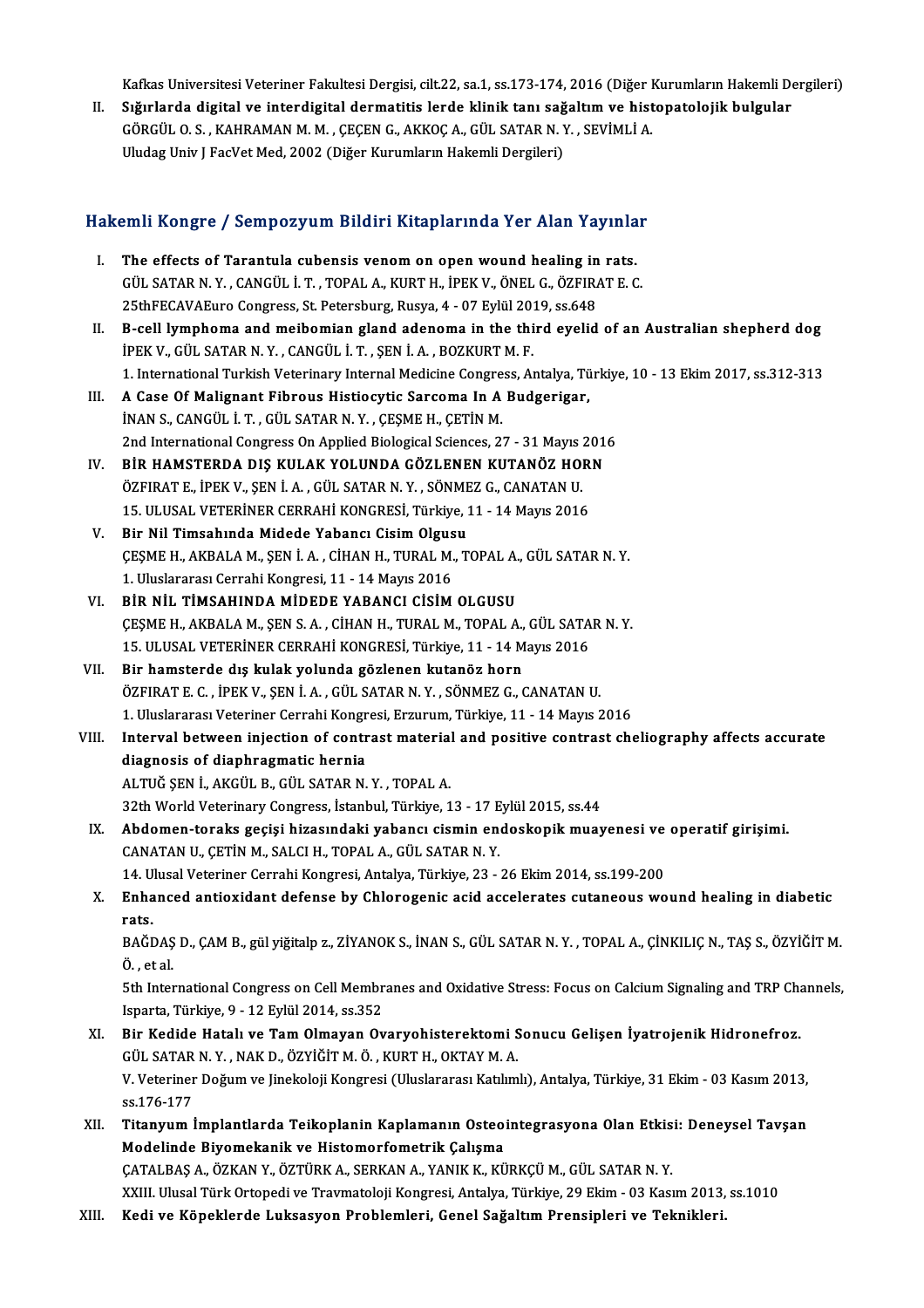GÜL SATARN.Y.

II. Veteriner Ortopedi ve Travmatoloji Kongresi, Kuşadası-AYDIN, Türkiye, 24 - 26 Ekim 2013, ss.152-156

XIV. Effect of Capture Method on Hematological and Serum Biochemical Values of Red Deer (Cervus Elaphus) in Turkey

TOPAL A., GÜL SATAR N.Y., YANIK K.

31st World Veterinary Congress, PRAG, Çek Cumhuriyeti, 17 - 20 Eylül 2013, ss.86

TOPAL A., GÜL SATAR N. Y. , YANIK K.<br>31st World Veterinary Congress, PRAG, Çek Cumhuriyeti, 17 - 20 Eylül 2013, ss.86<br>XV. Evaluation of the Hemostatic and Histopathological Effects of Ankaferd Blood Stopper In<br>Evascime 31st World Veterinary Congress, PRAC<br>Evaluation of the Hemostatic and I<br>Experimental Liver Injury in Rats.<br>CÜL SATAR N V. AKKOC A OKTAV M Experimental Liver Injury in Rats.<br>GÜL SATAR N.Y., AKKOÇ A., OKTAY M. A., TOPAL A., İNAN K. Experimental Liver Injury in Rats.<br>GÜL SATAR N. Y. , AKKOÇ A., OKTAY M. A. , TOPAL A., İNAN K.<br>31st World Veterinary Congress, PRAG, 17 - 20 Eylül 2013, ss.49<br>Klarajanik Asitin Sıcaplarda Yara İyilesmesi Üzerine Etkis

GÜL SATAR N.Y., AKKOÇ A., OKTAY M. A., TOPAL A., İNAN K.<br>31st World Veterinary Congress, PRAG, 17 - 20 Eylül 2013, ss.49<br>XVI. Klorojenik Asitin Sıçanlarda Yara İyileşmesi Üzerine Etkisi.<br>PAČDAS D. CÜL SATAR N.Y., TORAL A. Klorojenik Asitin Sıçanlarda Yara İyileşmesi Üzerine Etkisi.<br>BAĞDAŞ D., GÜL SATAR N. Y. , TOPAL A., TAŞ S., ÖZYİĞİT M. Ö. , ÇİNKILIÇ N., YİĞİTALP Z. G. , ÇAM B., ZİYANOK S TURAÇÖZEN Ö., et al. BAĞDAŞ D., GÜL SATAR N. Y. , TOPAL A., TAŞ S., ÖZYİĞİT M. Ö. , ÇİNKILIÇ N., YİĞİTALP Z. G. ,<br>TURAÇÖZEN Ö., et al.<br>IV. Ulusal Farmakoloji ve Toksikoloji Kongresi, Elazığ, Türkiye, 11 - 14 Eylül 2013, ss.38-39<br>Kangal ırlı, k

TURAÇÖZEN Ö., et al.<br>IV. Ulusal Farmakoloji ve Toksikoloji Kongresi, Elazığ, Türkiye, 11 - 14 Eylül 2013, ss.38-39<br>XVII. Kangal ırkı köpekte anal bez adenokarsinomu ile birlikte kalpte hemangiosarkom.<br>ÖZVİČİTMÖ İNANS, IV. Ulusal Farmakoloji ve Toksikoloji Kongresi, Elazığ, T<br>**Kangal ırkı köpekte anal bez adenokarsinomu ile**<br>ÖZYİĞİT M. Ö. , İNAN S., GÜL SATAR N. Y. , AKGÜL M. B.<br>W. Ulusal Vetarinar Pataloji Kongresi (Uluslararesı Kat Kangal ırkı köpekte anal bez adenokarsinomu ile birlikte kalpte hemangiosarkom.<br>ÖZYİĞİT M. Ö. , İNAN S., GÜL SATAR N. Y. , AKGÜL M. B.<br>VI. Ulusal Veteriner Patoloji Kongresi (Uluslararası Katılımlı), Kuşadası-AYDIN, Türkiy ÖZYİĞİT M. Ö. , İNAN S., GÜL SATAR N. Y. , AKGÜL M. B.<br>19 - 23 Eylül 2 VI. Ulusal Veteriner Patoloji Kongresi (Uluslararası Katılımlı), Kuşadası-AYDIN, Türkiye, 19<br>19 - KVIII. Golden Retriever Irkı Bir Köpekte Rupture

VI. Ulusal Veteriner Patoloji Kongi<br>Golden Retriever Irkı Bir Köpe<br>İmmunohistokimyasal Analizi.<br>ALASONYALILAR DEMİRER A. KA Golden Retriever Irkı Bir Köpekte Rupture Olmuş Epidermoid Kist Olgusur<br>İmmunohistokimyasal Analizi.<br>ALASONYALILAR DEMİRER A., KAHRAMAN M. M. , GÜL SATAR N. Y. , İPEK V., inan k.<br>VI Ulusel Veteriner Peteleji Kongresi (Ulus

İ<mark>mmunohistokimyasal Analizi.</mark><br>ALASONYALILAR DEMİRER A., KAHRAMAN M. M. , GÜL SATAR N. Y. , İPEK V., inan k.<br>VI. Ulusal Veteriner Patoloji Kongresi (Uluslararası Katılımlı), Kuşadası-AYDIN, Türkiye, 19 - 23 Eylül 2012, ss.

## ALASONYALILAR DEMİRER A., KAHRAMAN M. M. , GÜL SATAR N. Y. , İPEK V., inan k.<br>VI. Ulusal Veteriner Patoloji Kongresi (Uluslararası Katılımlı), Kuşadası-AYDIN, Türkiye, 19 - 23 Eylül 2012,<br>XIX. Tavşanlarda Açık Yaralard Tavşanlarda Açık Yaralarda Momordica charantia L. Ekstratı ve Centella asiatica L. Ekstratının<br>Etkilerinin Karşılaştırılması. Tavşanlarda Açık Yaralarda Momordica charantia L. Ekstratı ve<br>Etkilerinin Karşılaştırılması.<br>GÜL SATAR N.Y., TOPAL A., YANIK K., OKTAY M.A., ÖZOCAK E., İNAN K.<br>12 Ulucal Veteriner Cerrebi Kongresi Sarılamış, KARS, Türkiye, Etkilerinin Karşılaştırılması.<br>GÜL SATAR N. Y. , TOPAL A., YANIK K., OKTAY M. A. , ÖZOCAK E., İNAN K.<br>13. Ulusal Veteriner Cerrahi Kongresi, Sarıkamış -KARS., Türkiye, 27 Haziran - 01 Temmuz 2012, ss.263-264<br>Köneklerde Kal

# GÜL SATAR N. Y. , TOPAL A., YANIK K., OKTAY<br>13. Ulusal Veteriner Cerrahi Kongresi, Sarıka<br>XX. Köpeklerde Kalça Protezi Uygulamaları.<br>CÜL SATAR N. Y 13. Ulusal Veterii<br>Köpeklerde Ka<br>GÜL SATAR N. Y.<br>Ukteriner Orten

Köpeklerde Kalça Protezi Uygulamaları.<br>GÜL SATAR N. Y.<br>I.Veteriner Ortopedi ve Travmatoloji Kongresi, Ankara, Türkiye, 24 - 25 Kasım 2011, ss.209-222

## GÜL SATAR N. Y.<br>I.Veteriner Ortopedi ve Travmatoloji Kongresi, Ankara, Türkiye, 24 - 25 Kasım 2011, ss.209-222<br>XXI. Comparison of the Effects of Momordica Charantia L. Extract and Centella Asiatica L. Extract on<br>Weund **IVeteriner Ortope<br>Comparison of t<br>Wound Healing** Comparison of the Effects of Momordica Charantia L. Extract :<br>Wound Healing<br>GÜL SATAR N.Y., TOPAL A., YANIK K., OKTAY M.A., Batmaz E., İnan K.<br>17th EECAVA Eurocongress, 6th TSAVA Congress, 7, 10 Erlül 2011, st Wound Healing<br>GÜL SATAR N. Y. , TOPAL A., YANIK K., OKTAY M. A. , Batmaz E., İnan K.<br>17th FECAVA Eurocongress- 6th TSAVA Congress, 7 - 10 Eylül 2011, ss.64<br>Lokal tripoptid bakın kompleksi sinke eksit ve bakıyım nean laran

## GÜL SATAR N. Y., TOPAL A., YANIK K., OKTAY M. A., Batmaz E., İnan K.<br>17th FECAVA Eurocongress- 6th TSAVA Congress, 7 - 10 Eylül 2011, ss.64<br>XXII. Lokal tripeptid bakır kompleksi çinko oksit ve helyum neon lazer tedavis 17th FECAVA Eurocongress-<br>Lokal tripeptid bakır kom<br>iyileşmesi üzerine etkileri<br>CANCÜL İ.T. CÜL SATAR N.Y Lokal tripeptid bakır kompleksi çinko oksit ve helyum n<br>iyileşmesi üzerine etkileri<br>CANGÜL İ. T. , GÜL SATAR N. Y. , TOPAL A., YILMAZ R., YANIK K.<br>4. Ulucel Veteriner Peteleji Kongresi Uluslararesı Katlımlı 20 F

4. Ulusal Veteriner Patoloji Kongresi, Uluslararası Katılımlı. 29 Ekim-2 Kasım 2008, Kemer, Türkiye, 29 Ekim - 02<br>Kasım 2008 CANGÜL İ. T.<br>4. Ulusal Vet<br>Kasım 2008<br>Tavsanlard 4. Ulusal Veteriner Patoloji Kongresi, Uluslararası Katılımlı. 29 Ekim-2 Kasım 2008, Kemer, Türkiye, 29 Ekim -<br>Kasım 2008<br>XXIII. Tavşanlarda topikal tripeptid bakır kompleksi ve helium neon lazerin yara iyileşmesi üzer

## Kasım 20<br><mark>Tavşanl</mark><br>etkileri<br>Cüt SAT Tavşanlarda topikal tripeptid bakır kompleksi<br>etkileri<br>GÜL SATAR N.Y., TOPAL A., CANGÜL İ.T., YANIK K.<br>11 Hlucel Veteriner Cerrebi Kongresi 26.29 Harira etkileri<br>GÜL SATAR N. Y. , TOPAL A., CANGÜL İ. T. , YANIK K.<br>11. Ulusal Veteriner Cerrahi Kongresi. 26-29 Haziran 2008, Aydın, Türkiye, 26 - 29 Haziran 2008<br>Tavçanlarda asık yaralarda tanikal trinantid bakır kompleksi ve s

## GÜL SATAR N. Y. , TOPAL A., CANGÜL İ. T. , YANIK K.<br>11. Ulusal Veteriner Cerrahi Kongresi. 26-29 Haziran 2008, Aydın, Türkiye, 26 - 29 Haziran 2008<br>XXIV. Tavşanlarda açık yaralarda topikal tripeptid bakır kompleksi ve 11. Ulusal Veteriner Cerrahi Ko<br>Tavşanlarda açık yaralarda<br>etkilerinin karşılaştırılması<br>CANCÜL İ.T. CÜL SATAR N.Y. Tavşanlarda açık yaralarda topikal tripeptid ba<br>etkilerinin karşılaştırılması<br>CANGÜL İ. T. , GÜL SATAR N. Y. , TOPAL A., YILMAZ R.<br>Y. Ulucel Veteriner Cerrebi Kongresi 9.10 Kesun 200

etkilerinin karşılaştırılması<br>CANGÜL İ. T. , GÜL SATAR N. Y. , TOPAL A., YILMAZ R.<br>X. Ulusal Veteriner Cerrahi Kongresi. 9-10 Kasım 2006, İstanbul, Türkiye, 9 - 10 Kasım 2006<br>Bir kedide kemiğin dev hücreli tümörü CANGÜL İ. T. , GÜL SATAR N. Y. , TOPAL A., YILMAZ R.<br>X. Ulusal Veteriner Cerrahi Kongresi. 9-10 Kasım 200<br>XXV. Bir kedide kemiğin dev hücreli tümörü X. Ulusal Veteriner Cerrahi Kongresi. 9-10 Kasım 2006, İstanbul, Türkiye, 9 - 10 K<br>Bir kedide kemiğin dev hücreli tümörü<br>AKKOÇ A., SÖNMEZ G., YANIK K., ALASONYALILAR DEMİRER A., GÜL SATAR N. Y.<br>III Illusal Veteriner Patala

Bir kedide kemiğin dev hücreli tümörü<br>AKKOÇ A., SÖNMEZ G., YANIK K., ALASONYALILAR DEMİRER A., (<br>III. Ulusal Veteriner Patoloji Kongresi, Türkiye, 6 - 09 Eylül 2006<br>Üs Aslan Yayımanında Basitizm Nadanlari ve Gözüm Öneri

AKKOÇ A., SÖNMEZ G., YANIK K., ALASONYALILAR DEMİRER A., GÜL<br>III. Ulusal Veteriner Patoloji Kongresi, Türkiye, 6 - 09 Eylül 2006<br>XXVI. Üç Aslan Yavrusunda Raşitizm Nedenleri ve Çözüm Önerileri<br>AVTUĞ N. YANIK K. CİHAN H. GÜ III. Ulusal Veteriner Patoloji Kongresi, Türkiye, 6 - 09 Eylül 2006<br>Üç Aslan Yavrusunda Raşitizm Nedenleri ve Çözüm Önerileri<br>AYTUĞ N., YANIK K., CİHAN H., GÜL SATAR N. Y. 5. Ulusal Veteriner İç Hastalıkları Kongresi, Van, Türkiye, 2 - 05 Temmuz 2003